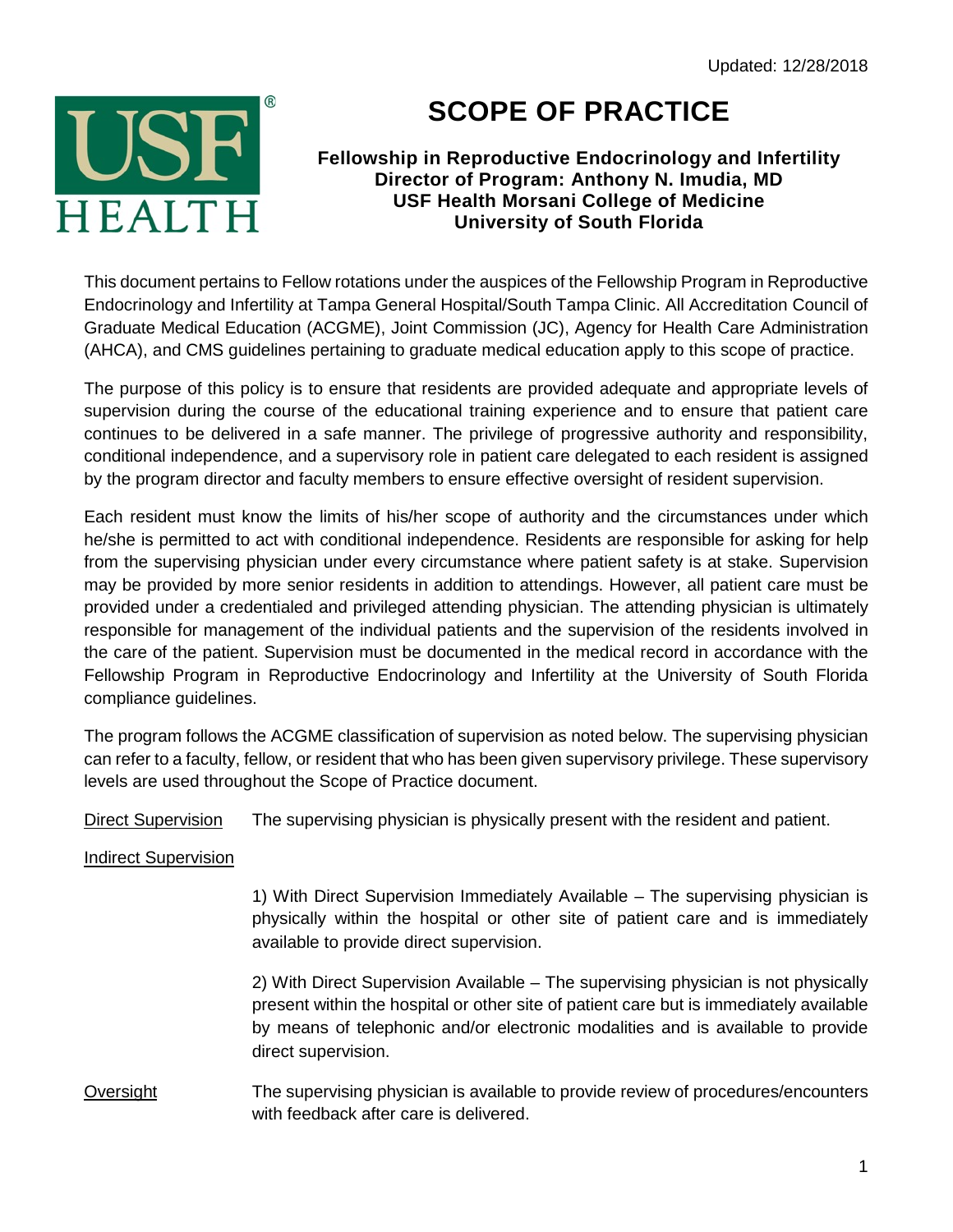The residency program has a curriculum for providing knowledge and performance competence that includes procedure training, simulation, number of procedures that need to be completed before obtaining indirect supervision. Annual decisions about competence are made by the program's clinical competency committee to ensure a successful transition and preparation for the next PGY level. All residents need to maintain current ACLS training.

|                                                                                                | <b>Supervising</b><br><b>Physician</b><br>present<br>(Direct) | <b>Supervising</b><br><b>Physician in</b><br>hospital and<br>available for<br>consultation<br>(Indirect but<br>direct<br>supervision<br>immediately<br>available) | <b>Supervising</b><br><b>Physician out</b><br>of hospital<br>but available<br>by phone or<br>can come in<br>(Indirect but<br>direct<br>supervision<br>available) | The trainee<br>may<br>perform the<br>procedure<br>without<br>supervising<br>Attending/<br>resident<br>(oversight) |                                                                                        |                          |                          |  |
|------------------------------------------------------------------------------------------------|---------------------------------------------------------------|-------------------------------------------------------------------------------------------------------------------------------------------------------------------|------------------------------------------------------------------------------------------------------------------------------------------------------------------|-------------------------------------------------------------------------------------------------------------------|----------------------------------------------------------------------------------------|--------------------------|--------------------------|--|
| Designated<br>Levels                                                                           | 1                                                             | $\overline{2}$                                                                                                                                                    | 3                                                                                                                                                                | 4                                                                                                                 | See below for level of supervision required<br>for each procedure and year of training |                          |                          |  |
| <b>CORE PROCEDURES</b>                                                                         |                                                               |                                                                                                                                                                   |                                                                                                                                                                  |                                                                                                                   | <b>PGY-5</b>                                                                           | <b>PGY-6</b>             | <b>PGY-7</b>             |  |
| Perform patient care and procedures in outpatient setting                                      |                                                               |                                                                                                                                                                   |                                                                                                                                                                  | $\overline{2}$                                                                                                    | $\overline{2}$                                                                         | $\overline{2}$           |                          |  |
| Admit patients and complete inpatient H&P for general ward service                             |                                                               |                                                                                                                                                                   |                                                                                                                                                                  |                                                                                                                   | $\overline{2}$                                                                         | $\overline{\mathcal{A}}$ | $\overline{4}$           |  |
| Admit patients to Gynecologic Surgery and complete H&P for the<br>required gynecologic surgery |                                                               |                                                                                                                                                                   |                                                                                                                                                                  |                                                                                                                   | 1                                                                                      | $\overline{2}$           | $\overline{2}$           |  |
| Treat and manage common medical conditions                                                     |                                                               |                                                                                                                                                                   |                                                                                                                                                                  |                                                                                                                   | $\overline{2}$                                                                         | $\overline{4}$           | $\overline{4}$           |  |
| Make referrals and request consultations                                                       |                                                               |                                                                                                                                                                   |                                                                                                                                                                  |                                                                                                                   | $\overline{2}$                                                                         | $\overline{\mathcal{A}}$ | $\overline{\mathcal{A}}$ |  |
| Provide consultations within the scope of his/her privileges                                   |                                                               |                                                                                                                                                                   |                                                                                                                                                                  |                                                                                                                   | 1                                                                                      | 4                        | $\overline{4}$           |  |
|                                                                                                |                                                               | <b>Office based / Outpatient Procedures</b>                                                                                                                       |                                                                                                                                                                  | <b>PGY-5</b><br><b>PGY-6</b><br><b>PGY-7</b>                                                                      |                                                                                        |                          |                          |  |
| Transvaginal Gynecologic Ultrasound                                                            |                                                               |                                                                                                                                                                   |                                                                                                                                                                  | 1                                                                                                                 | $\sqrt{2}$                                                                             | 3                        |                          |  |
| Transabdominal Gynecologic ultrasound                                                          |                                                               |                                                                                                                                                                   |                                                                                                                                                                  |                                                                                                                   | 1                                                                                      | $\boldsymbol{2}$         | 3                        |  |
| Transvaginal first trimester Obstetric ultrasound                                              |                                                               |                                                                                                                                                                   |                                                                                                                                                                  |                                                                                                                   | 1                                                                                      | $\overline{2}$           | 3                        |  |
| Transabdominal first trimester Obstetric ultrasound                                            |                                                               |                                                                                                                                                                   |                                                                                                                                                                  |                                                                                                                   | $\mathbf{1}$                                                                           | $\overline{2}$           | 3                        |  |
| Endometrial Biopsy using Pipelle catheter                                                      |                                                               |                                                                                                                                                                   |                                                                                                                                                                  |                                                                                                                   | 1                                                                                      | $\overline{2}$           | 3                        |  |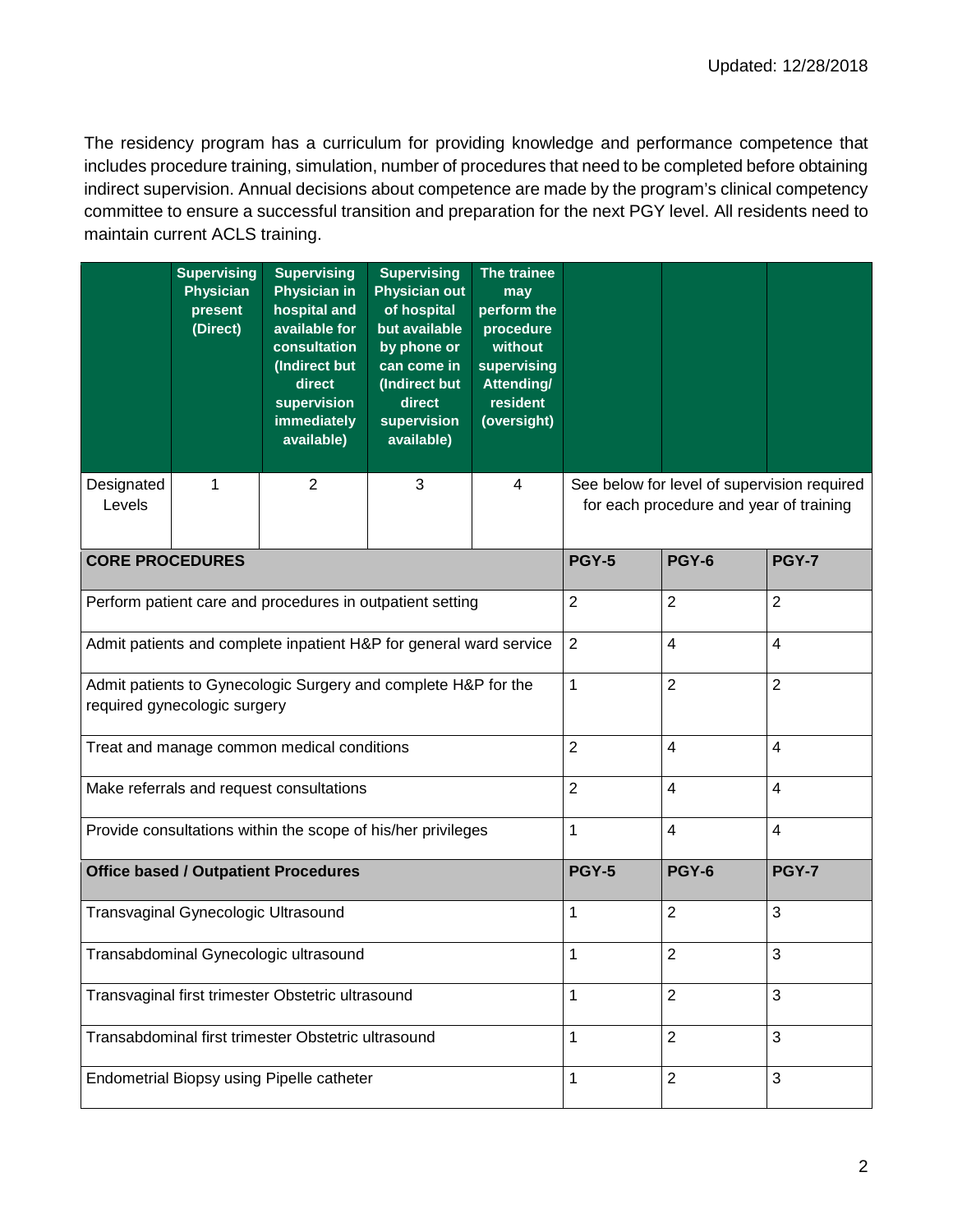|                                                   | <b>Supervising</b><br><b>Physician</b><br>present<br>(Direct) | <b>Supervising</b><br><b>Physician in</b><br>hospital and<br>available for<br>consultation<br>(Indirect but<br>direct<br>supervision<br>immediately<br>available) | <b>Supervising</b><br><b>Physician out</b><br>of hospital<br>but available<br>by phone or<br>can come in<br>(Indirect but<br>direct<br>supervision<br>available) | The trainee<br>may<br>perform the<br>procedure<br>without<br>supervising<br><b>Attending/</b><br>resident<br>(oversight) |                                                                                        |                |                |  |
|---------------------------------------------------|---------------------------------------------------------------|-------------------------------------------------------------------------------------------------------------------------------------------------------------------|------------------------------------------------------------------------------------------------------------------------------------------------------------------|--------------------------------------------------------------------------------------------------------------------------|----------------------------------------------------------------------------------------|----------------|----------------|--|
| Designated<br>Levels                              | 1                                                             | $\overline{2}$                                                                                                                                                    | 3                                                                                                                                                                | $\overline{4}$                                                                                                           | See below for level of supervision required<br>for each procedure and year of training |                |                |  |
| Intrauterine Device (IUD) Insertion               |                                                               |                                                                                                                                                                   |                                                                                                                                                                  |                                                                                                                          | 1                                                                                      | $\overline{2}$ | 3              |  |
|                                                   | Intrauterine Device (IUD) removal                             |                                                                                                                                                                   |                                                                                                                                                                  |                                                                                                                          | 1                                                                                      | $\overline{c}$ | $\mathfrak{S}$ |  |
| Diagnostic office hysteroscopy                    |                                                               |                                                                                                                                                                   |                                                                                                                                                                  |                                                                                                                          | 1                                                                                      | $\overline{2}$ | 3              |  |
| Hysteroscopic polypectomy                         |                                                               |                                                                                                                                                                   |                                                                                                                                                                  |                                                                                                                          | 1                                                                                      | 1              | $\overline{2}$ |  |
| Hysteroscopic resection of uterine septum         |                                                               |                                                                                                                                                                   |                                                                                                                                                                  |                                                                                                                          | 1                                                                                      | $\mathbf{1}$   | $\overline{2}$ |  |
| Hysteroscopic resection of intrauterine adhesions |                                                               |                                                                                                                                                                   |                                                                                                                                                                  |                                                                                                                          | 1                                                                                      | 1              | $\overline{2}$ |  |
| Karman Biopsy using Manual Vacuum Aspirator       |                                                               |                                                                                                                                                                   |                                                                                                                                                                  |                                                                                                                          | 1                                                                                      | $\overline{2}$ | $\mathfrak{S}$ |  |
| Transvaginal ovarian cyst aspiration              |                                                               |                                                                                                                                                                   |                                                                                                                                                                  |                                                                                                                          | 1                                                                                      | 1              | $\overline{2}$ |  |
| Intrauterine insemination (IUI)                   |                                                               |                                                                                                                                                                   |                                                                                                                                                                  |                                                                                                                          | 1                                                                                      | $\overline{2}$ | 3              |  |
| Transvaginal guided oocyte retrieval              |                                                               |                                                                                                                                                                   |                                                                                                                                                                  |                                                                                                                          | 1                                                                                      | $\mathbf 1$    | $\overline{2}$ |  |
| Embryo transfer                                   |                                                               |                                                                                                                                                                   |                                                                                                                                                                  |                                                                                                                          | 1                                                                                      | 1              | 1              |  |
| Mock embryo transfer                              |                                                               |                                                                                                                                                                   |                                                                                                                                                                  | 1                                                                                                                        | $\overline{2}$                                                                         | $\mathbf{3}$   |                |  |
| <b>Operative Procedures</b>                       |                                                               |                                                                                                                                                                   |                                                                                                                                                                  |                                                                                                                          | <b>PGY-5</b>                                                                           | <b>PGY-6</b>   | <b>PGY-7</b>   |  |
| Laparoscopic supracervical hysterectomy           |                                                               |                                                                                                                                                                   |                                                                                                                                                                  | 1                                                                                                                        | 1                                                                                      | $\overline{2}$ |                |  |
| Laparoscopic total hysterectomy                   |                                                               |                                                                                                                                                                   |                                                                                                                                                                  |                                                                                                                          | 1                                                                                      | 1              | $\overline{2}$ |  |
| Laparoscopic excision of endometriosis            |                                                               |                                                                                                                                                                   |                                                                                                                                                                  |                                                                                                                          | 1                                                                                      | 1              | $\overline{2}$ |  |
| Laparoscopic ovarian cystectomy                   |                                                               |                                                                                                                                                                   |                                                                                                                                                                  |                                                                                                                          | $\mathbf{1}$                                                                           | 1              | $\overline{2}$ |  |
| Laparoscopic lysis of adhesions                   |                                                               |                                                                                                                                                                   |                                                                                                                                                                  |                                                                                                                          | 1                                                                                      | 1              | $\overline{2}$ |  |
| Laparoscopic oophorectomy                         |                                                               |                                                                                                                                                                   |                                                                                                                                                                  |                                                                                                                          | $\mathbf{1}$                                                                           | $\overline{2}$ | $\overline{2}$ |  |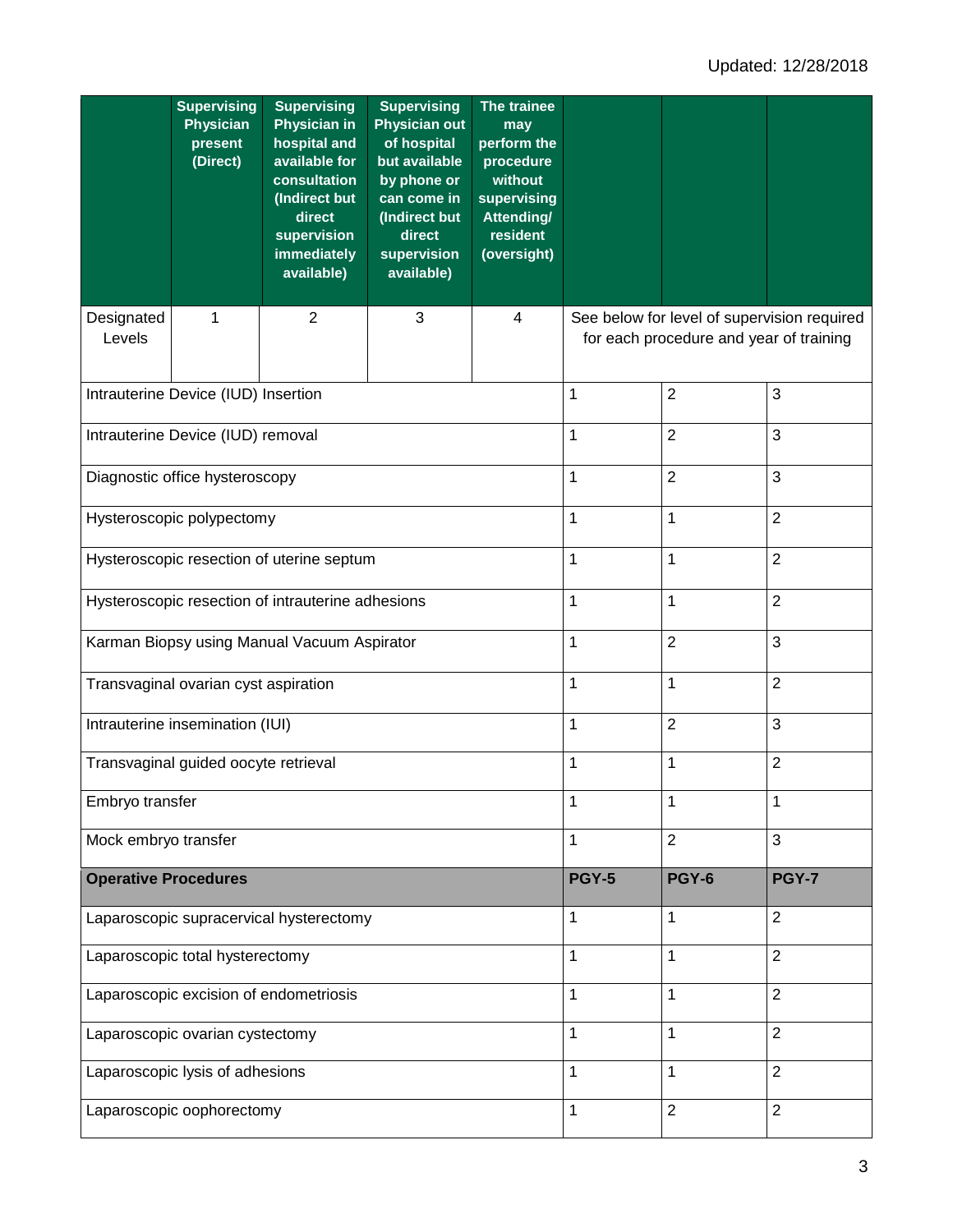|                                             | <b>Supervising</b><br><b>Physician</b><br>present<br>(Direct) | <b>Supervising</b><br><b>Physician in</b><br>hospital and<br>available for<br>consultation<br>(Indirect but<br>direct<br>supervision<br>immediately<br>available) | <b>Supervising</b><br><b>Physician out</b><br>of hospital<br>but available<br>by phone or<br>can come in<br>(Indirect but<br>direct<br>supervision<br>available) | The trainee<br>may<br>perform the<br>procedure<br>without<br>supervising<br><b>Attending/</b><br>resident<br>(oversight) |                                                                                        |                |                  |  |
|---------------------------------------------|---------------------------------------------------------------|-------------------------------------------------------------------------------------------------------------------------------------------------------------------|------------------------------------------------------------------------------------------------------------------------------------------------------------------|--------------------------------------------------------------------------------------------------------------------------|----------------------------------------------------------------------------------------|----------------|------------------|--|
| Designated<br>Levels                        | 1                                                             | $\overline{2}$                                                                                                                                                    | 3                                                                                                                                                                | 4                                                                                                                        | See below for level of supervision required<br>for each procedure and year of training |                |                  |  |
|                                             | Laparoscopic ureterolysis                                     |                                                                                                                                                                   |                                                                                                                                                                  |                                                                                                                          | 1                                                                                      | 1              | 1                |  |
| Laparoscopic myomectomy                     |                                                               |                                                                                                                                                                   |                                                                                                                                                                  |                                                                                                                          | 1                                                                                      | 1              | 1                |  |
| Laparoscopic prescaral neurectomy           |                                                               |                                                                                                                                                                   |                                                                                                                                                                  |                                                                                                                          | 1                                                                                      | 1              | 1                |  |
| Laparoscopic uterine suspension             |                                                               |                                                                                                                                                                   |                                                                                                                                                                  |                                                                                                                          | 1                                                                                      | 1              | $\boldsymbol{2}$ |  |
| Laparoscopic tubal reanastamosis            |                                                               |                                                                                                                                                                   |                                                                                                                                                                  |                                                                                                                          | 1                                                                                      | $\mathbf{1}$   | $\mathbf{1}$     |  |
| Laparoscopic repair of uterine anomaly      |                                                               |                                                                                                                                                                   |                                                                                                                                                                  |                                                                                                                          | 1                                                                                      | $\mathbf{1}$   | $\overline{2}$   |  |
| Single incision laparoscopic surgery        |                                                               |                                                                                                                                                                   |                                                                                                                                                                  |                                                                                                                          | 1                                                                                      | $\mathbf 1$    | 1                |  |
| Robot assisted laparoscopic surgery         |                                                               |                                                                                                                                                                   |                                                                                                                                                                  |                                                                                                                          | 1                                                                                      | $\mathbf{1}$   | $\overline{2}$   |  |
| Open myomectomy                             |                                                               |                                                                                                                                                                   |                                                                                                                                                                  |                                                                                                                          | 1                                                                                      | $\overline{2}$ | $\overline{2}$   |  |
| Open hysterectomy                           |                                                               |                                                                                                                                                                   |                                                                                                                                                                  |                                                                                                                          | 1                                                                                      | $\overline{2}$ | $\overline{2}$   |  |
| Open ovarian cystectomy                     |                                                               |                                                                                                                                                                   |                                                                                                                                                                  |                                                                                                                          | 1                                                                                      | $\overline{2}$ | $\overline{2}$   |  |
| Excision of extraperitoneal endometriosis   |                                                               |                                                                                                                                                                   |                                                                                                                                                                  |                                                                                                                          | 1                                                                                      | $\mathbf{1}$   | $\mathbf{1}$     |  |
| Repair of vaginal septum                    |                                                               |                                                                                                                                                                   |                                                                                                                                                                  |                                                                                                                          | 1                                                                                      | $\overline{2}$ | $\overline{2}$   |  |
| Hysteroscopic polypectomy                   |                                                               |                                                                                                                                                                   |                                                                                                                                                                  |                                                                                                                          | 1                                                                                      | $\overline{2}$ | $\overline{2}$   |  |
| Hysteroscopic myomectomy using resectoscope |                                                               |                                                                                                                                                                   |                                                                                                                                                                  |                                                                                                                          | 1                                                                                      | $\sqrt{2}$     | $\overline{2}$   |  |
| Hysteroscopic morcellation                  |                                                               |                                                                                                                                                                   |                                                                                                                                                                  |                                                                                                                          | 1                                                                                      | $\overline{2}$ | $\overline{2}$   |  |
| Hysteroscopic Essure placement              |                                                               |                                                                                                                                                                   |                                                                                                                                                                  |                                                                                                                          | 1                                                                                      | $\overline{2}$ | $\overline{2}$   |  |
| Hysteroscopic removal of foreign body       |                                                               |                                                                                                                                                                   |                                                                                                                                                                  |                                                                                                                          | 1                                                                                      | $\overline{2}$ | $\overline{2}$   |  |
| Hysteroscopic metroplasty                   |                                                               |                                                                                                                                                                   |                                                                                                                                                                  |                                                                                                                          | 1                                                                                      | $\overline{2}$ | $\boldsymbol{2}$ |  |